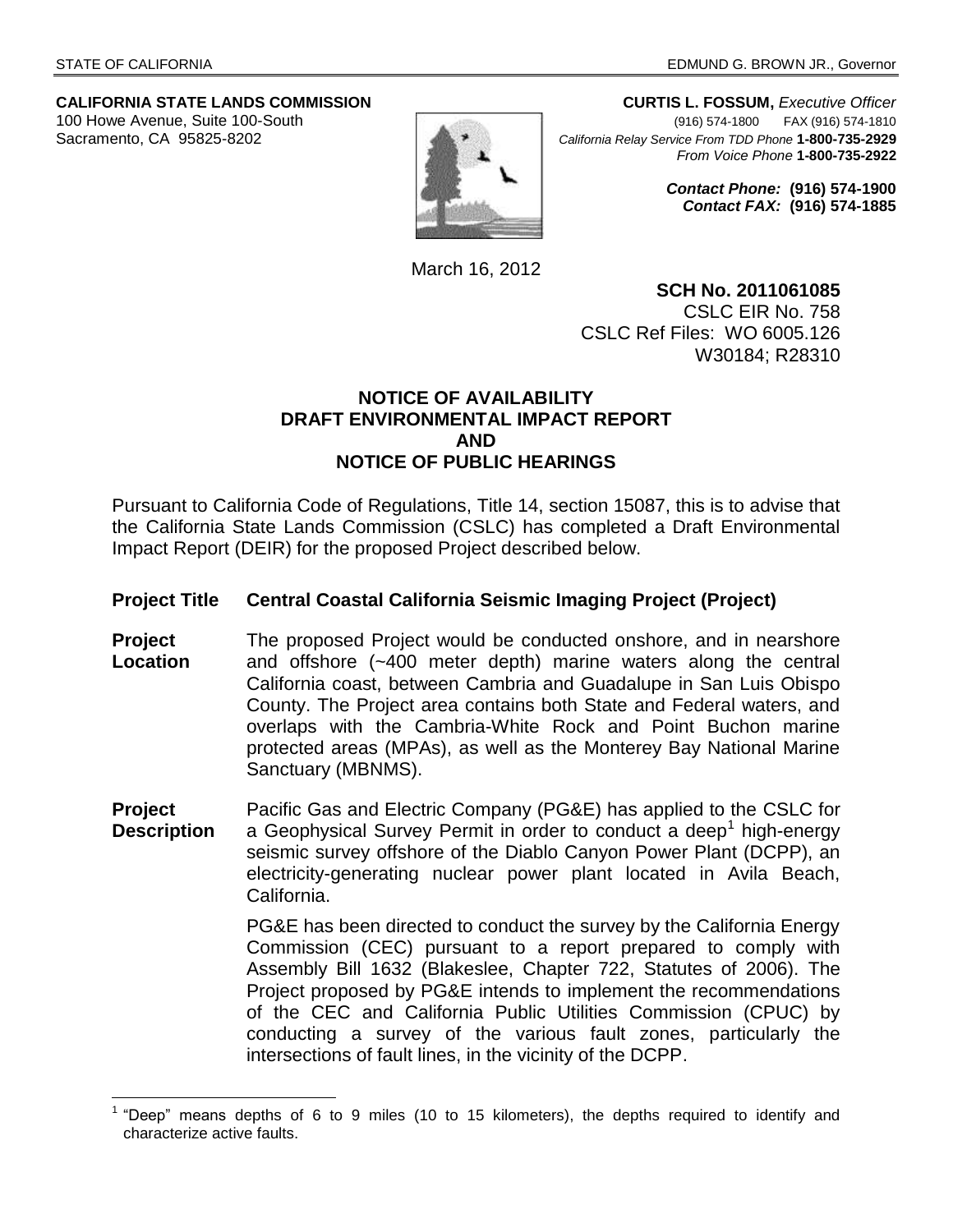PG&E proposes to conduct the Project, which consists of the following components, between September 2012 and December 2012.

- Offshore High-Energy Seismic Survey Conducting a high-energy offshore seismic survey in four zones, totaling approximately 1,820 square kilometers, from near Cambria at the northern end to near Guadalupe at the southern end, including in the vicinity of Morro Bay. The survey will be conducted using a geophysical vessel, assisted by support/monitoring vessels, towing a series of sound-generating air guns and sound-recording hydrophones.
- Nearshore and Onshore Seismic Data Collection Deploying cabled geophone lines on the sea floor in nearshore areas off of the Point Buchon peninsula, as well as nodal geophones in the Northern (south of Cambria), Central (along the Morro Strand), and Southern (DCPP vicinity) Areas to record onshore and offshore energy signals. Vibroseis and Accelerated Weight Drop (AWD) vehicles would produce onshore seismic signals, and would be deployed along existing roads and trails in the Southern Area.

The public review period for this DEIR will begin on Monday, March 19, 2012, and will end on Thursday, May 3, 2012. **Due to the time limits mandated by State law, written comments must be received by 5:00 p.m. on May 3, 2012**.

Please send your comments at the earliest possible date to the individual listed below:

Jennifer DeLeon, Project Manager California State Lands Commission 100 Howe Avenue, Suite 100-South Sacramento, CA 95825 Phone: (916) 574-0748 FAX: (916) 574-1885 Email: [Jennifer.Deleon@slc.ca.gov](mailto:Jennifer.Deleon@slc.ca.gov)

**NOTE:** You are encouraged to submit electronic copies of your comments in Microsoft Word format. If comments are faxed or sent by e-mail, please also mail a copy to ensure that a clean copy is received by this office.

Before including your address, telephone number, email address or other personal identifying information in your comment, you should be aware that your entire comment—including your personal identifying information—may be made publicly available at any time (including in the Final EIR and posted on the CSLC's website). While you may ask the CSLC (prominently at the beginning of your submission) to withhold your personal identifying information from public review, the CSLC cannot guarantee that it will be able to do so. The CSLC will make available for inspection, in their entirety, all comments submitted by organizations or businesses or by individuals identifying themselves as representatives of organizations or businesses.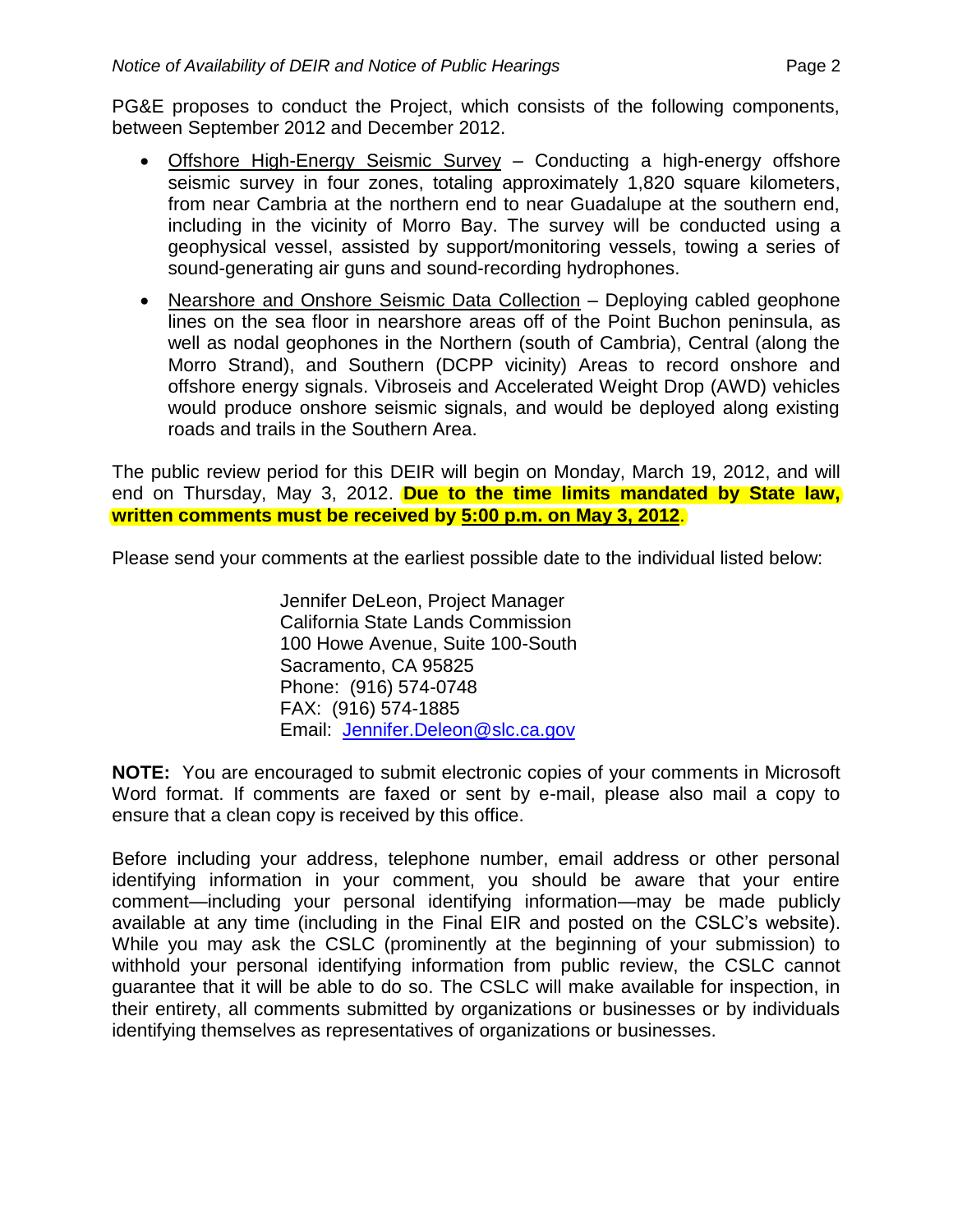## **Document Locations:**

This document, identified as CSLC EIR #758 and State Clearinghouse Number 2011061085, may be viewed electronically, in PDF format, on the CSLC internet website at [www.slc.ca.gov](http://www.slc.ca.gov/) (under the "Information" tab and "CEQA Updates" link). Copies of the DEIR will also be available for review at the following locations:

| San Luis Obispo Library<br>995 Palm Street<br>San Luis Obispo, CA 93403<br>Hours: Tuesday, 10 a.m. to 8 p.m.<br>Wednesday - Saturday, 10 a.m. to 5 p.m.                                    | San Luis Obispo County<br><b>Board of Supervisors</b><br>Room D-430, County Government Center<br>San Luis Obispo, CA 93408<br>(805) 781-5450<br>Hours: Mon. - Fri., 8:00 a.m. to 5:00 p.m.   |
|--------------------------------------------------------------------------------------------------------------------------------------------------------------------------------------------|----------------------------------------------------------------------------------------------------------------------------------------------------------------------------------------------|
| <b>Port San Luis Harbor District</b><br><b>3950 Avila Beach Drive</b><br>Avila Beach, CA 93424<br>$(805)$ 595-5400                                                                         | City of Morro Bay Harbor Department<br>1275 Embarcadero<br>Morro Bay, CA 93442<br>(805) 772-6254<br>Hours: Mon. - Fri., 7:00 a.m. to 7:00 p.m.                                               |
| CSLC, Attn: Jennifer DeLeon <sup>2</sup><br>Environmental Planning & Mgmt. Div.<br>100 Howe Avenue, Suite100-South<br>Sacramento, CA 95825<br>(916) 574-1885<br>Jennifer.Deleon@slc.ca.gov | <b>CSLC, Attn: Richard Greenwood</b><br>Mineral Resources Management Div.<br>200 Oceangate, 12 <sup>th</sup> Floor<br>Long Beach, CA 90802<br>(562) 590-5201<br>Richard.Greenwood@slc.ca.gov |

If you would like a compact disc (CD) or hard copy of the DEIR mailed to you, please contact Jennifer DeLeon at the above telephone number or email address.

### **Public Meetings:**

Pursuant to the State CEQA Guidelines<sup>3</sup> section 15082, subdivision  $(c)(1)$ , the CSLC held two public meetings on July 21, 2011 to receive oral and written comments regarding the scope and content of the environmental information to be included in the DEIR. Comments received were considered and incorporated, as appropriate, into the DEIR.

The CSLC will also conduct two public hearings, pursuant to State CEQA Guidelines section 15087, subdivision (i), to receive oral or written comments on the DEIR at the times and place listed below:

| DATE:        | <b>Thursday, April 19, 2011</b>                              |  |
|--------------|--------------------------------------------------------------|--|
| <u>TIME:</u> | $2:00$ p.m. and $6:00$ p.m.                                  |  |
|              | <b>LOCATION: San Luis Obispo County Board of Supervisors</b> |  |
|              | <b>Government Center Board Chambers</b>                      |  |
|              | <b>1055 Monterey Street</b>                                  |  |
|              | San Luis Obispo, CA 93408                                    |  |
|              | Telephone: (805) 781-5450                                    |  |

 $\frac{1}{2}$ All documents referenced in the EIR will also be available at this address for public review during the CSLC's normal working hours (State CEQA Guidelines, § 15087, subd. (c)(5)).

<sup>&</sup>lt;sup>3</sup> The State CEQA Guidelines are found in California Code of Regulations, Title 14, section 15000 et seq.